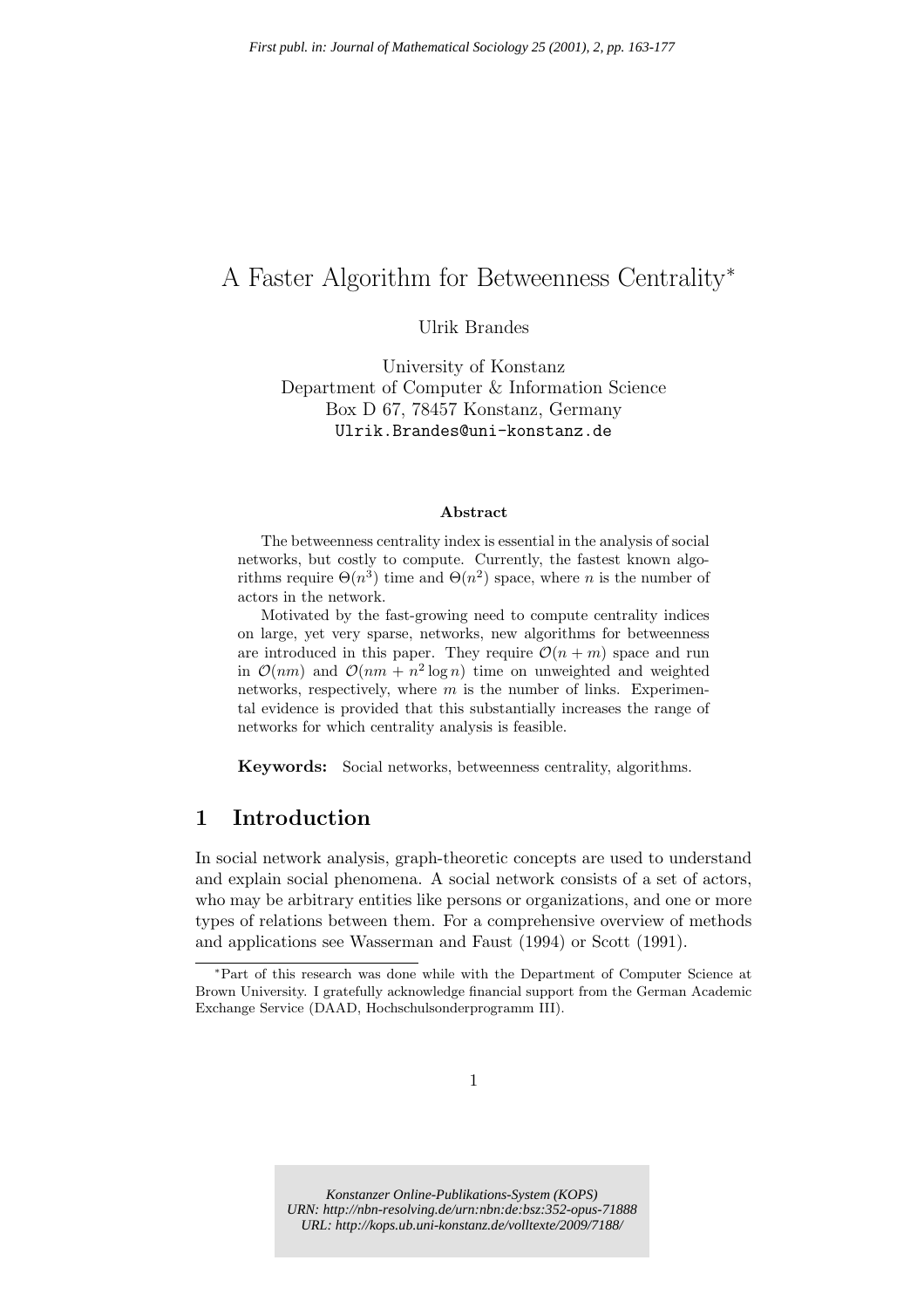An essential tool for the analysis of social networks are centrality indices defined on the vertices of the graph (Bavelas, 1948; Sabidussi, 1966; Freeman, 1979). They are designed to rank the actors according to their position in the network and interpreted as the prominence of actors embedded in a social structure. Many centrality indices are based on shortest paths linking pairs of actors, measuring, e.g., the average distance from other actors, or the ratio of shortest paths an actor lies on. Many network-analytic studies rely at least in part on an evaluation of these indices.

With the increasing practicality of electronic data collection and, of course, the advent of the Web, there is a likewise increasing demand for the computation of centrality indices on networks with thousands of actors. Several notions of centrality originating from social network analysis are in use to determine the structural prominence of Web pages (Kleinberg, 1999; Brin et al., 1998; Bharat and Henzinger, 1998). However, there is an  $\Omega(n^3)$  bottleneck in existing implementations, due to the particularly important betweenness centrality index (Freeman, 1977; Anthonisse, 1971), which makes comparative centrality analyses of networks with more than a few hundred actors prohibitive. As a remedy, network analysts are now suggesting simpler indices, for instance based only on linkages between the neighbors of each actors (Everett et al., 1999), to at least obtain rough approximations of betweenness centrality.

In this paper, we show that betweenness can be computed exactly even for fairly large networks. We introduce more efficient algorithms based on a new accumulation technique that integrates well with traversal algorithms solving the single-source shortest-paths problem, and thus exploiting the sparsity of typical instances. The range of networks for which betweenness centrality can be computed is thereby extended significantly. Moreover, it turns out that all standard centrality indices based on shortest paths can thus be evaluated simultaneously, further reducing both the time and space requirements of comparative analyses.

The centrality indices relevant here are defined in Section 2. In Section 3, we review methods computing all shortest paths between all pairs of actors in a network. A recursion formula for accumulating betweenness centrality is derived in Section 4, and its practical implications are validated by experiments on real and randomly generated data, as discussed in Section 5.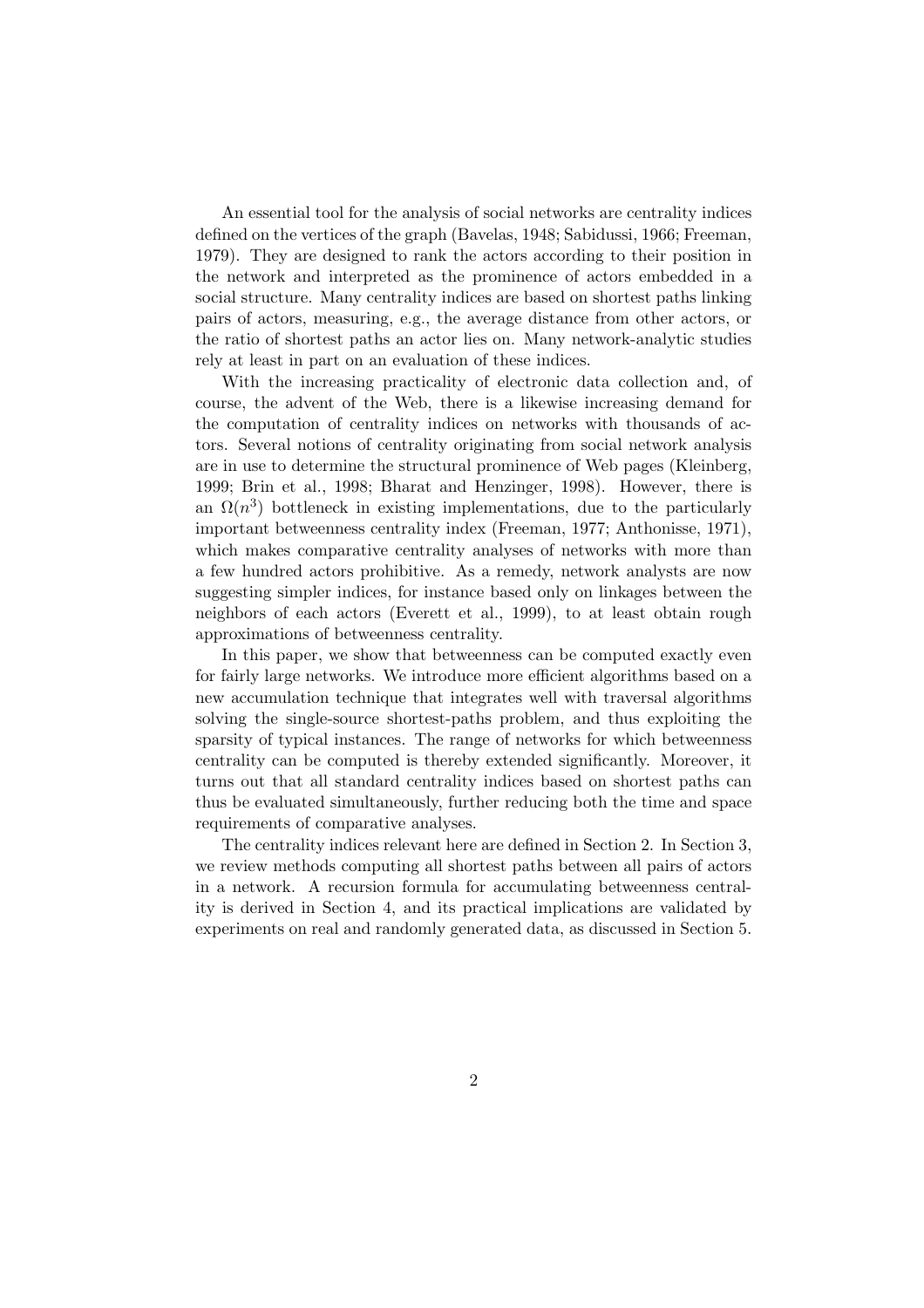### 2 Centrality Indices Based on Shortest Paths

Social and other networks are conveniently described as a graph  $G = (V, E)$ , where the set  $V$  of vertices represents actors, and the set  $E$  of edges represents links between actors. We use  $n$  and  $m$  to denote the number of vertices and edges, respectively. For simplicity, we assume that all graphs are undirected and connected, though they may have loops or multiple edges. Note that our results generalize to directed graphs with only minor modification.

Let  $\omega$  be a *weight function* on the edges. We assume that  $\omega(e) > 0$ ,  $e \in E$ , for weighted graphs, and define  $\omega(e) = 1, e \in E$ , for unweighted graphs. Weights are used to measure, e.g., the strength of a link.

Define a path from  $s \in V$  to  $t \in V$  as an alternating sequence of vertices and edges, beginning with  $s$  and ending with  $t$ , such that each edge connects its preceding with its succeeding vertex. The length of a path is the sum of the weights of its edges. We use  $d_G(s,t)$  to denote the *distance* between vertices s and t, i.e. the minimum length of any path connecting s and t in G. By definition,  $d_G(s, s) = 0$  for every  $s \in V$ , and  $d_G(s, t) = d_G(t, s)$  for  $s,t \in V$ . We assume familiarity with standard algorithms for shortest-paths problems (see, e.g., Cormen et al. 1990).

Several measures capture variations on the notion of a vertex's importance in a graph. Let  $\sigma_{st} = \sigma_{ts}$  denote the number of shortest paths from  $s \in V$  to  $t \in V$ , where  $\sigma_{ss} = 1$  by convention. Let  $\sigma_{st}(v)$  denote the number of shortest paths from s to t that some  $v \in V$  lies on. The following are standard measures of centrality:

 $C_C(v) = \frac{1}{\sum_{l=1}^{n} a_l}$  $\sum_{t \in V} d_G(v, t)$ closeness centrality (Sabidussi, 1966)  $C_G(v) = \frac{1}{\sqrt{2\pi}}$  $\max_{t \in V} d_G(v, t)$ graph centrality (Hage and Harary, 1995)  $C_S(v) = \sum$  $s\not=\nu\not=\,t\in V$ stress centrality (Shimbel, 1953)  $C_B(v) = \sum$ s≠v≠t∈V  $\sigma_{st}(v)$  $\sigma_{st}$ betweenness centrality (Freeman, 1977; Anthonisse, 1971)

High centrality scores thus indicate that a vertex can reach others on relatively short paths, or that a vertex lies on considerable fractions of shortest paths connecting others. For interpretability, i.e. to control for the size of the network, the above indices are usually normalized to lie between zero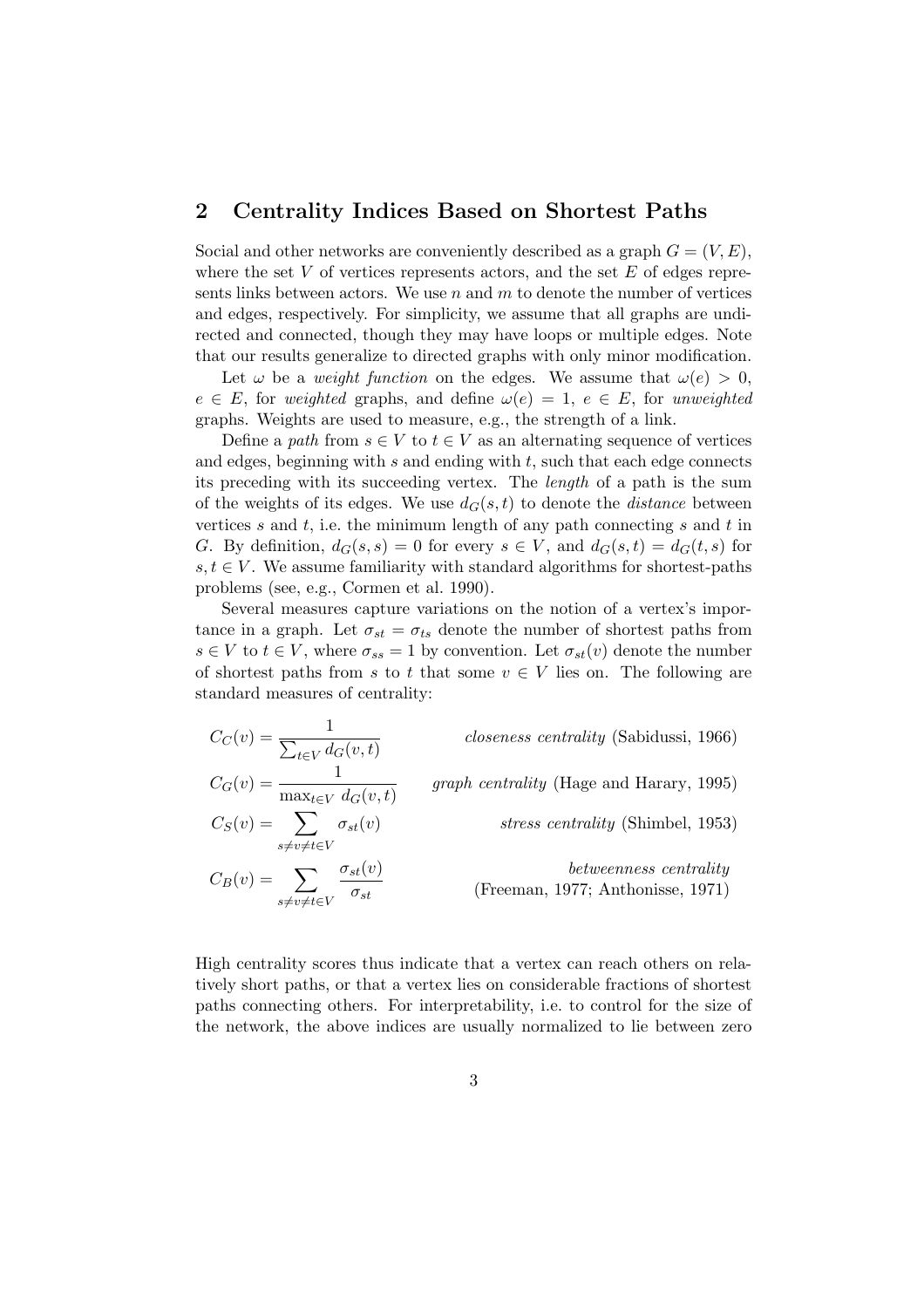and one. Though their definitions extend naturally to directed or disconnected graphs, normalization then becomes a problem with some of the above measures. The inhomogeneity of a centrality index is used to define the centralization of a graph with respect to that index (Freeman, 1979). A theoretical foundation for centrality measures not based on shortest paths is given in Friedkin (1991). See Wasserman and Faust (1994) for further details and note that we tacitly generalized some of these definitions of centrality to weighted graphs.

The computationally rather involved betweenness centrality index is the one most frequently employed in social network analysis. However, the sheer size of many instances occurring in practice makes the evaluation of betweenness centrality prohibitive. In the following, we therefore focus on computing betweenness. As it turns out, the resulting algorithm can trivially be augmented to compute the other measures as well, at virtually no extra cost. First, recall the following crucial observation.

**Lemma 1 (Bellman criterion)** A vertex  $v \in V$  lies on a shortest path between vertices  $s, t \in V$ , if and only if  $d_G(s,t) = d_G(s, v) + d_G(v, t)$ .

Given pairwise distances and shortest paths counts, the pair-dependency<sup>1</sup>  $\delta_{st}(v) = \frac{\sigma_{st}(v)}{\sigma_{st}}$  $\frac{\partial s(t)}{\partial s}$  of a pair  $s, t \in V$  on an intermediary  $v \in V$ , i.e. the ratio of shortest paths between  $s$  and  $t$  that  $v$  lies on, is given by

$$
\sigma_{st}(v) = \begin{cases}\n0 & \text{if } d_G(s,t) < d_G(s,v) + d_G(v,t) \\
\sigma_{sv} \cdot \sigma_{vt} & \text{otherwise}\n\end{cases}
$$

To obtain the betweenness centrality index of a vertex  $v$ , we simply have to sum the pair-dependencies of all pairs on that vertex,

$$
C_B(v) = \sum_{s \neq v \neq t \in V} \delta_{st}(v).
$$

Therefore, betweenness centrality is traditionally determined in two steps:

- 1. compute the length and number of shortest paths between all pairs
- 2. sum all pair-dependencies

<sup>&</sup>lt;sup>1</sup>Note that this definition differs from the one in Freeman (1980, p. 588), where pairdependency is defined as the dependency of a single vertex on another one. Here, the latter is simply called dependency (defined in Section 4).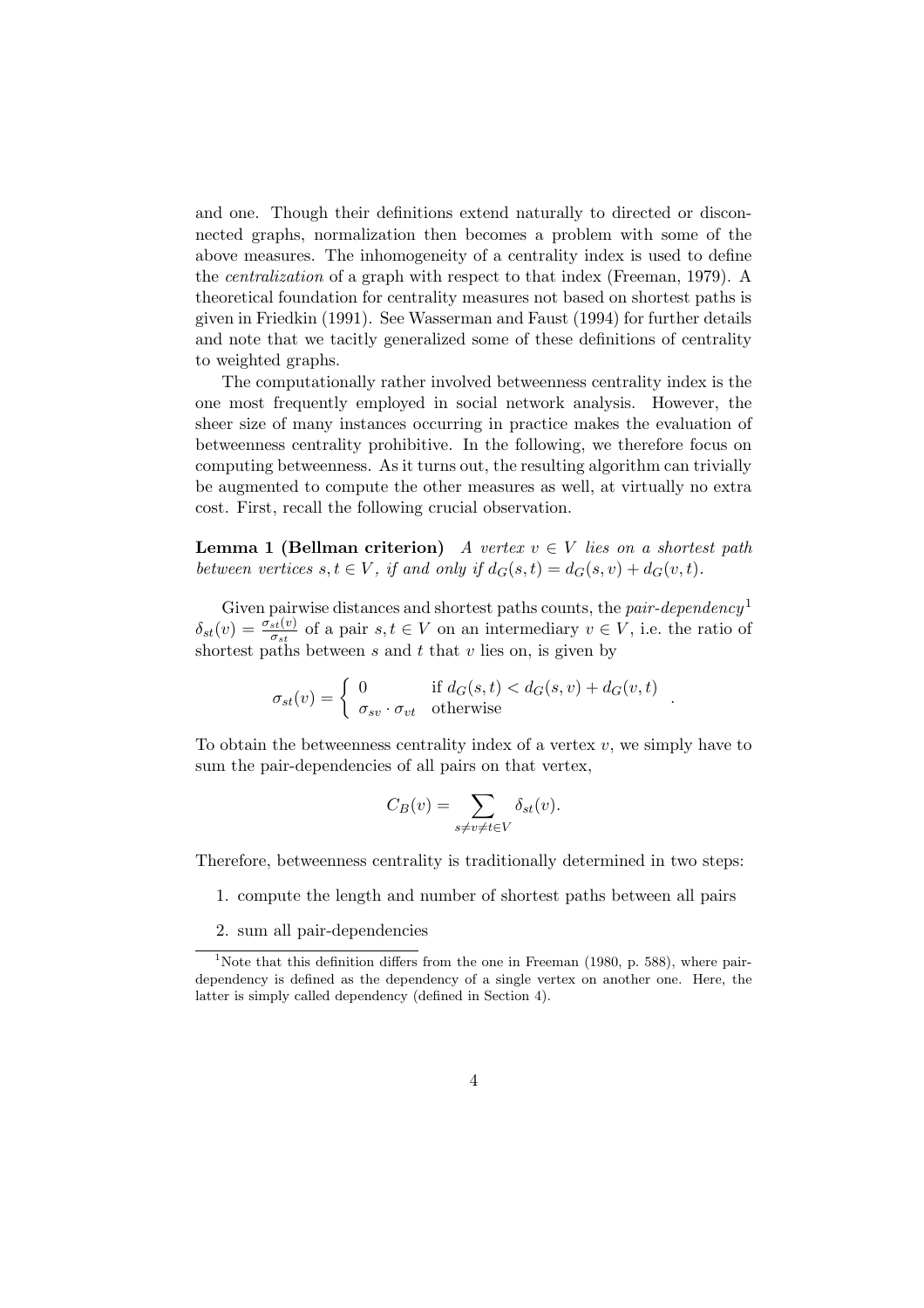#### 3 Counting the Number of Shortest Paths

In this section, we observe that the complexity of determining betweenness centrality is, in fact, dominated by the second step, i.e. the  $\Theta(n^3)$  time summation and  $\Theta(n^2)$  storage of pair-dependencies. This situation is remedied in the next section.

The two implementations most widely used to compute betweenness are UCINET (Analytic Technologies, Version V, 1999) and SNAPS.<sup>2</sup> Probably because of a reference to Harary et al. (1965) in Freeman (1979), the latter appears to make use of the following lemma. Recall that the adjacency matrix of a graph is the  $n \times n$ -matrix  $A = (a_{uv})_{u,v \in V}$  with  $a_{uv} = 1$  if  $\{u, v\} \in E$ , and  $a_{uv} = 0$  otherwise.

Lemma 2 (Algebraic path counting)  $\;Let\; A^k=(a_{uv}^{(k)})_{u,v\in V}\; be\; the\; k\text{-}th$ power of the adjacency matrix of an unweighted graph. Then  $a_{uv}^{(k)}$  equals the number of paths from  $u$  to  $v$  of length exactly  $k$ .

Since  $\mathcal{O}(n^2)$  pair-dependencies need to be summed for each vertex, the overall running time of the implementation is dominated by the time spend on matrix multiplications.

Clearly, algebraic path counting computes more information than needed. Instead of the number of paths of length shorter than the diameter of the network (the maximum distance of any pair of vertices), we are only interested in the number of shortest paths between each pair of vertices.

Some superfluous work is avoided in a suitably defined instance, called geodetic semiring (Batagelj, 1994), of the closed semiring generalization for shortest paths problems (Aho et al., 1974). It yields an  $\Theta(n^3)$  algorithm for betweenness by augmenting the Floyd/Warshall algorithm for the all-pairs shortest-paths problem with path counting.

To exploit the sparsity of typical instances, we count shortest paths using traversal algorithms. Both breadth-first search (BFS) for unweighted and Dijkstra's algorithm for weighted graphs start with a specified source  $s \in V$ and, at each step, add a closest vertex the set of already discovered vertices in order to find shortest paths from the source to all other vertices. In that process, they naturally discover all shortest paths from the source. Define the set of *predecessors* of a vertex  $v$  on shortest paths from  $s$  as

$$
P_s(v) = \{u \in V : \{u, v\} \in E, d_G(s, v) = d_G(s, u) + \omega(u, v)\}.
$$

<sup>&</sup>lt;sup>2</sup>A collection of routines for GAUSS (Aptech Systems, Inc.) by Noah Friedkin of University of California, Santa Barbara.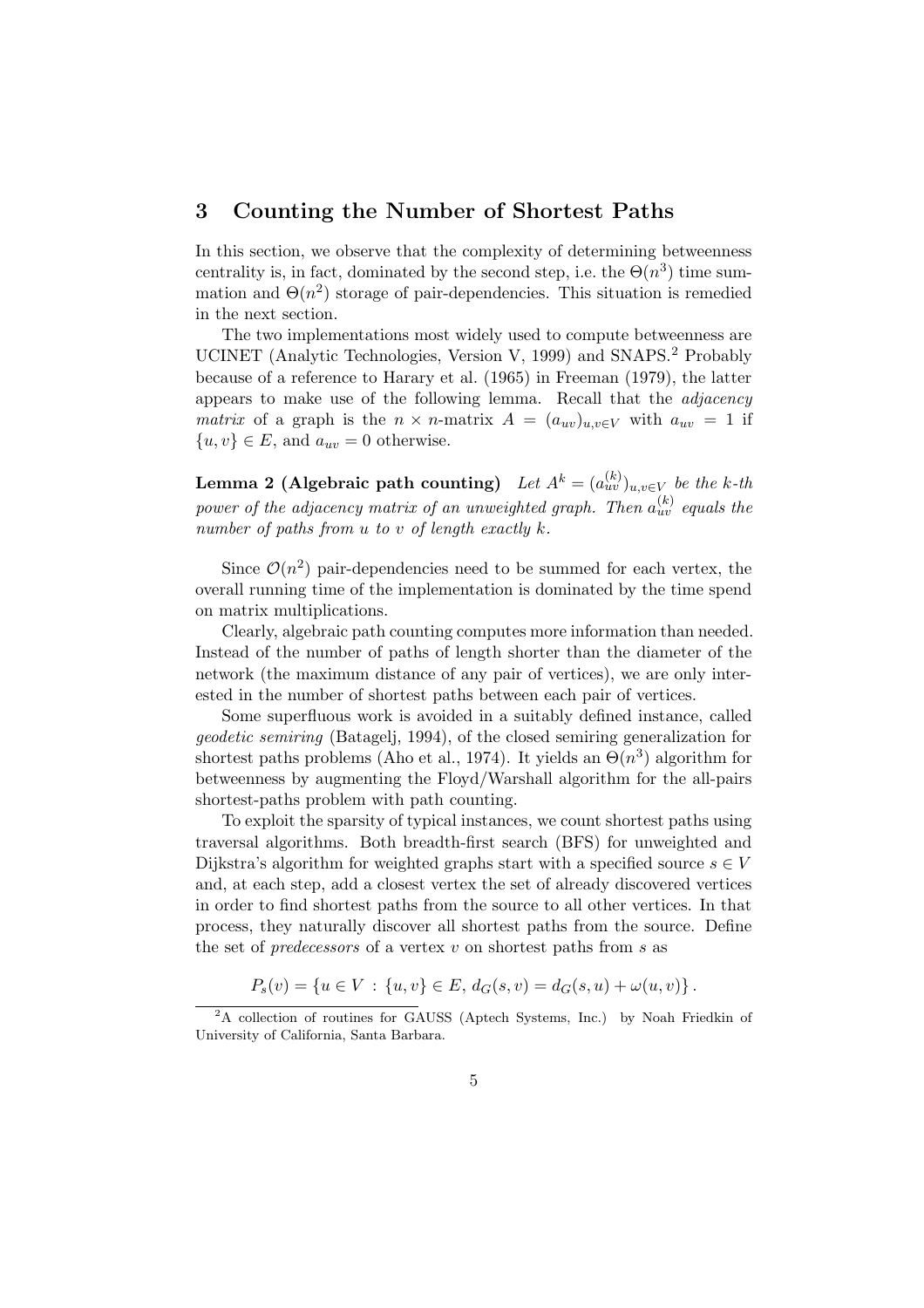Lemma 3 (Combinatorial shortest-path counting)  $For s \neq v \in V$ 

$$
\sigma_{sv} = \sum_{u \in P_s(v)} \sigma_{su}.
$$

Proof Since all edge weights are positive, the last edge of any shortest path from s to v is an edge  $\{u, v\} \in E$  such that  $d_G(s, u) < d_G(s, v)$ . Clearly, the number of shortest paths from  $s$  to  $v$  ending with this edge equals the number of shortest paths from  $s$  to  $u$ . The equality now follows from Lemma 1.

Both Dijkstra's algorithm and BFS are thus easily augmented to count the number of shortest paths according to this lemma. BFS takes time  $\mathcal{O}(m)$ , and Dijkstra's algorithm runs in time  $\mathcal{O}(m + n \log n)$ , if the priority queue is implemented with a Fibonacci heap (Fredman and Tarjan, 1987).

**Corollary 4** Given a source  $s \in V$ , both the length and number of all shortest paths to other vertices can be determined in time  $\mathcal{O}(m+n \log n)$  for weighted, and in time  $\mathcal{O}(m)$  for unweighted graphs.

Consequently,  $\sigma_{st}$ ,  $s, t \in V$ , can be computed in time  $\mathcal{O}(nm)$  for unweighted and in time  $\mathcal{O}(nm + n^2 \log n)$  for weighted graphs.

Corollary 4 implies that running time is dominated by the  $\Theta(n^3)$  time it takes to sum pair-dependencies. Apparently, this is the approach implemented in UCINET. Clearly, the  $\Theta(n^2)$  space bound stems from the need to store the distance matrix and quantities  $\sigma_{st}$ ,  $s, t \in V$ . In the next section we show how to reduce these complexities substantially by accumulating partial sums of pair-dependencies.

#### 4 Accumulation of Pair-Dependencies

To eliminate the need for explicit summation of all pair-dependencies, we introduce first the notion of the *dependency* of a vertex  $s \in V$  on a single vertex  $v \in V$ , defined as

$$
\delta_{s\bullet}(v) = \sum_{t \in V} \delta_{st}(v).
$$

The crucial observation is that these partial sums obey a recursive relation. In the following special case, this relation is particularly easy to recognize.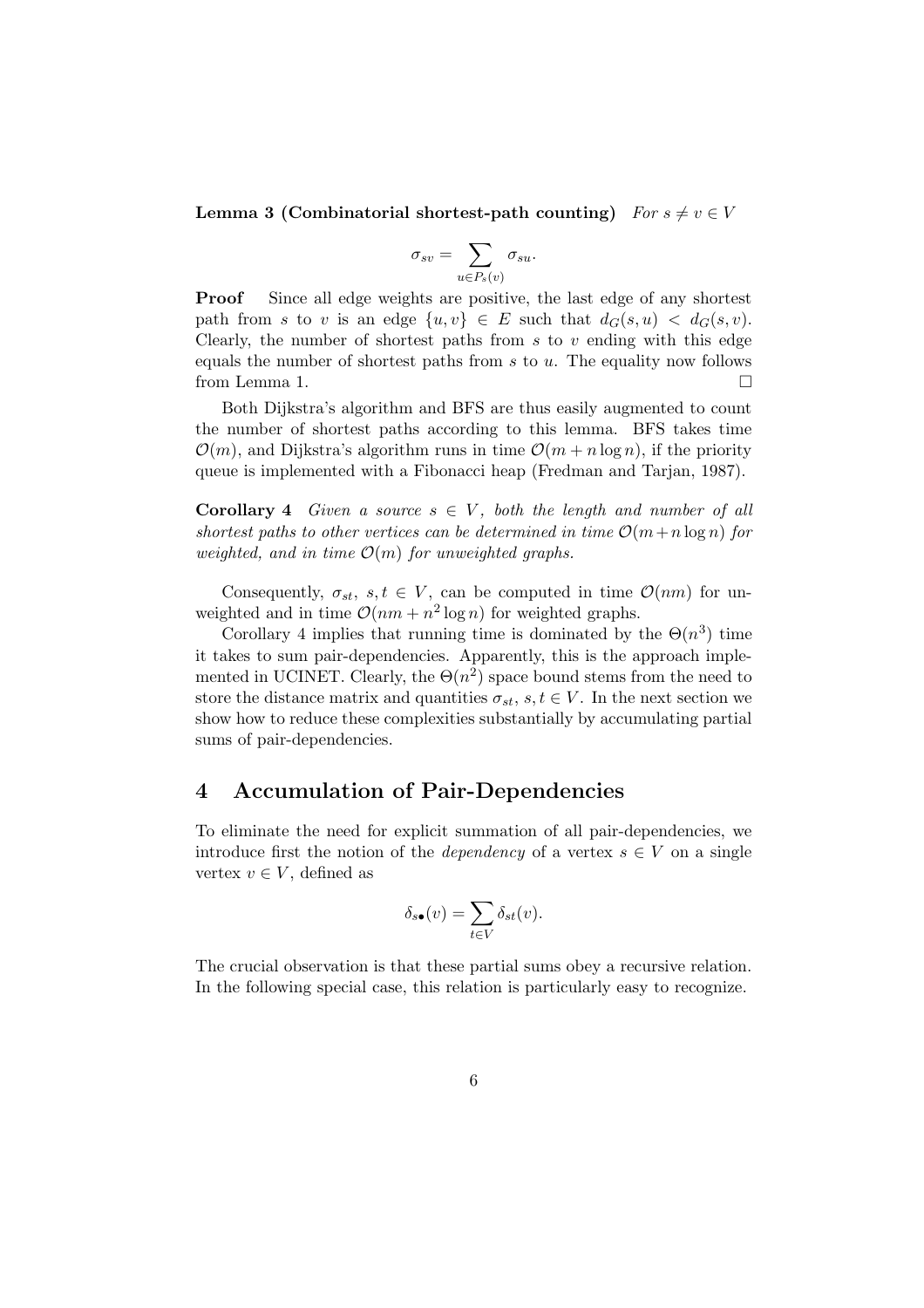

Figure 1: With the assumption of Lemma 5, a vertex lies on all shortest paths to its successors in the tree of shortest paths from the source

**Lemma 5** If there is exactly one shortest path from  $s \in V$  to each  $t \in V$ , the dependency of s on any  $v \in V$  obeys

$$
\delta_{s\bullet}(v)=\sum_{w\,:\,v\in P_s(w)}\left(1+\delta_{s\bullet}(w)\right).
$$

Proof The assumption implies that the vertices and edges of all shortest paths form s form a tree. Therefore, v lies on either all or none of the paths between s and some  $t \in V$ , i.e.  $\delta_{st}(v)$  equals either 1 or 0. Moreover, v lies on all shortest paths to those vertices for which it is a predecessor, and on all shortest paths that these lie on (see also Figure 1).  $\Box$ 

In the general case, a very similar relation holds.

**Theorem 6** The dependency of  $s \in V$  on any  $v \in V$  obeys

$$
\delta_{s\bullet}(v) = \sum_{w \,:\, v \in P_s(w)} \frac{\sigma_{sv}}{\sigma_{sw}} \cdot (1 + \delta_{s\bullet}(w)).
$$

**Proof** Recall that  $\delta_{st}(v) > 0$  only for those  $t \in V \setminus \{s\}$  for which v lies on at least one shortest path from  $s$  to  $t$ , and notice that on any such path there is exactly one edge  $\{v, w\}$  with  $v \in P_s(w)$ . This slightly more complicated situation is illustrated in Figure 2.

We extend pair-dependency to include an edge  $e \in E$  by defining  $\delta_{st}(v, e) =$  $\sigma_{st}(v,e)$  $\frac{t(v,e)}{\sigma_{st}}$  where  $\sigma_{st}(v,e)$  is the number of shortest paths from s to t that con-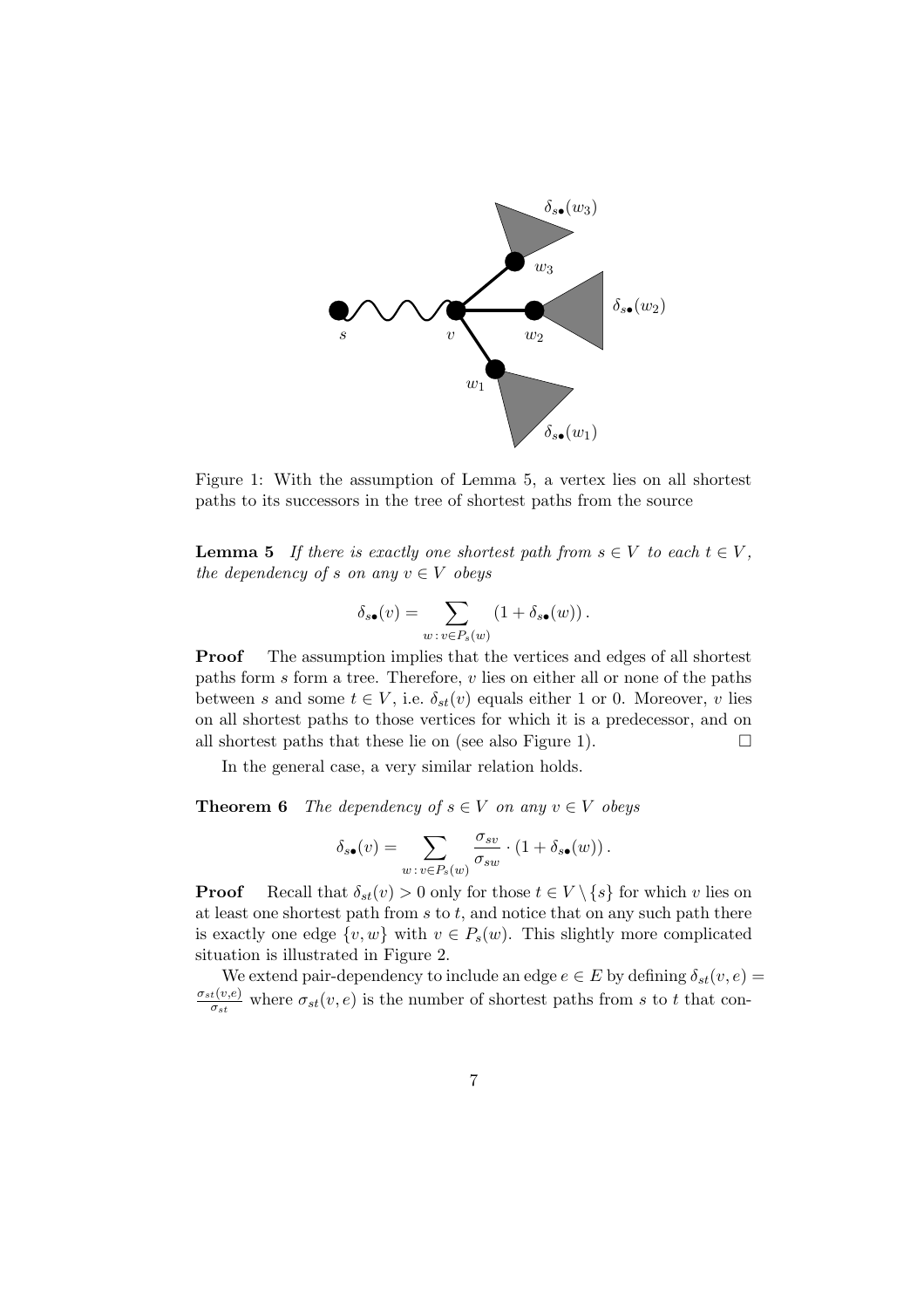

Figure 2: In the general case of Theorem 6, fractions of the dependencies on successors are propagated up along the edges of the directed acyclic graph of shortest paths from the source

tain both  $v$  and  $e$ . Then,

$$
\delta_{s\bullet}(v)=\sum_{t\in V}\delta_{st}(v)=\sum_{t\in V}\sum_{w\::\:v\in P_s(w)}\delta_{st}(v,\{v,w\})=\sum_{w\::\:v\in P_s(w)}\sum_{t\in V}\delta_{st}(v,\{v,w\}).
$$

Let w be any vertex with  $v \in P_s(w)$ . Of the  $\sigma_{sw}$  shortest paths from s to w,  $\sigma_{sv}$  many first go from s to v and then use  $\{v, w\}$ . Consequently,  $\frac{\sigma_{sv}}{\sigma_{sv}}$  $\frac{\sigma_{sv}}{\sigma_{sw}}$  ·  $\sigma_{st}(w)$ shortest paths from s to some  $t \neq w$  contain v and  $\{v, w\}$ . It follows that the pair-dependency of s and t on v and  $\{v, w\}$  is

$$
\delta_{st}(v, \{v, w\}) = \begin{cases} \frac{\sigma_{sv}}{\sigma_{sw}} & \text{if } t = w\\ \frac{\sigma_{sv}}{\sigma_{sw}} \cdot \frac{\sigma_{st}(w)}{\sigma_{st}} & \text{if } t \neq w \end{cases}
$$

Inserting this into the above yields

$$
\sum_{w:v\in P_s(w)} \sum_{t\in V} \delta_{st}(v, \{v, w\}) = \sum_{w:v\in P_s(w)} \left( \frac{\sigma_{sv}}{\sigma_{sw}} + \sum_{t\in V\setminus\{w\}} \frac{\sigma_{sv}}{\sigma_{sw}} \cdot \frac{\sigma_{st}(w)}{\sigma_{st}} \right)
$$

$$
= \sum_{w:v\in P_s(w)} \frac{\sigma_{sv}}{\sigma_{sw}} \cdot (1 + \delta_{s\bullet}(w)).
$$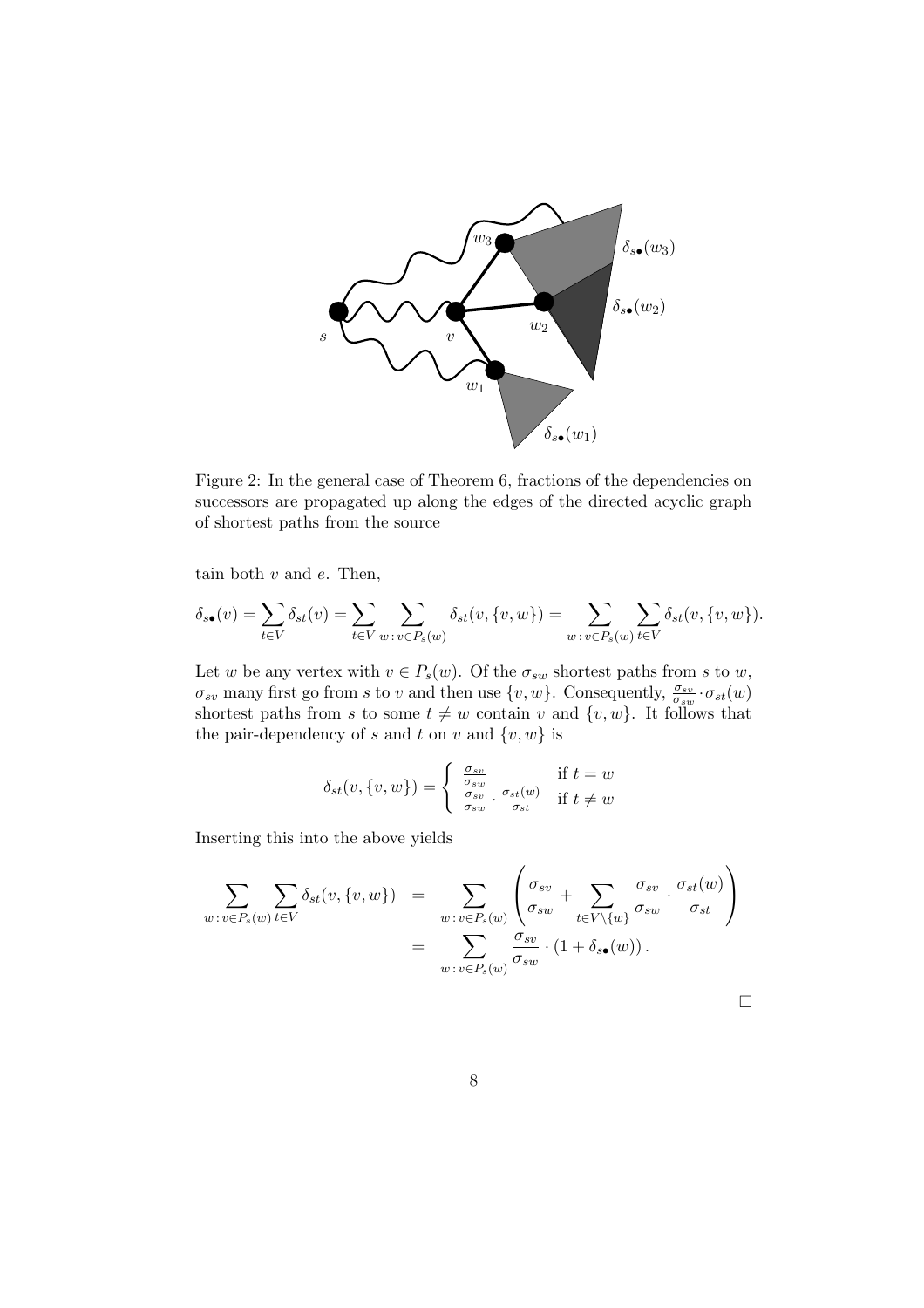**Corollary 7** Given the directed acyclic graph of shortest paths from  $s \in V$ in G, the dependencies of s on all other vertices can be computed in  $\mathcal{O}(m)$ time and  $\mathcal{O}(n+m)$  space.

Proof Traverse the vertices in non-increasing order of their distance from s and accumulate dependencies by applying Theorem 6. We need to store a dependency per vertex, and lists of predecessors. There is at most one element per edge in any of these lists.

With this result, we can determine the betweenness centrality index by solving one single-source shortest-paths problem for each vertex. At the end of each iteration, the dependencies of the source on each other vertex are added to the centrality score of that vertex. For unweighted graphs, the algorithm can be implemented as described in Algorithm 1. Note that the centrality scores need to be divided by two if the graph is undirected, since all shortest paths are considered twice. The modifications necessary for weighted graphs are straightforward.

**Theorem 8** Betweenness centrality can be computed in  $\mathcal{O}(nm + n^2 \log n)$ time and  $\mathcal{O}(n+m)$  space for weighted graphs. For unweighted graphs, running time reduces to  $\mathcal{O}(nm)$ .

The other shortest-path based centrality measures defined in Section 2 are easily computed during the execution of single-source shortest-paths traversals. The same holds for a recently introduced index called radiality (Valente and Foreman, 1998)

$$
C_R(v) = \frac{\sum_{t \in V} (D(G) + 1 - d_G(v, t))}{(n - 1) \cdot D(G)},
$$

where  $D(G) = \max_{s,t \in V} d_G(s,t)$ , and for other potential measures as well. This is a significant practical advantage, reducing the combined time and space spent on computing different measures that are to be compared.

Finally, we note that centrality computations for many shortest-path based indices can be sped up heuristically by first decomposing an undirected graph into its biconnected components.

### 5 Practical Implications

In this section, we evaluate the practical relevance of the asymptotic complexity improvement achieved by accumulating dependencies. We have implemented weighted and unweighted versions of our algorithm for directed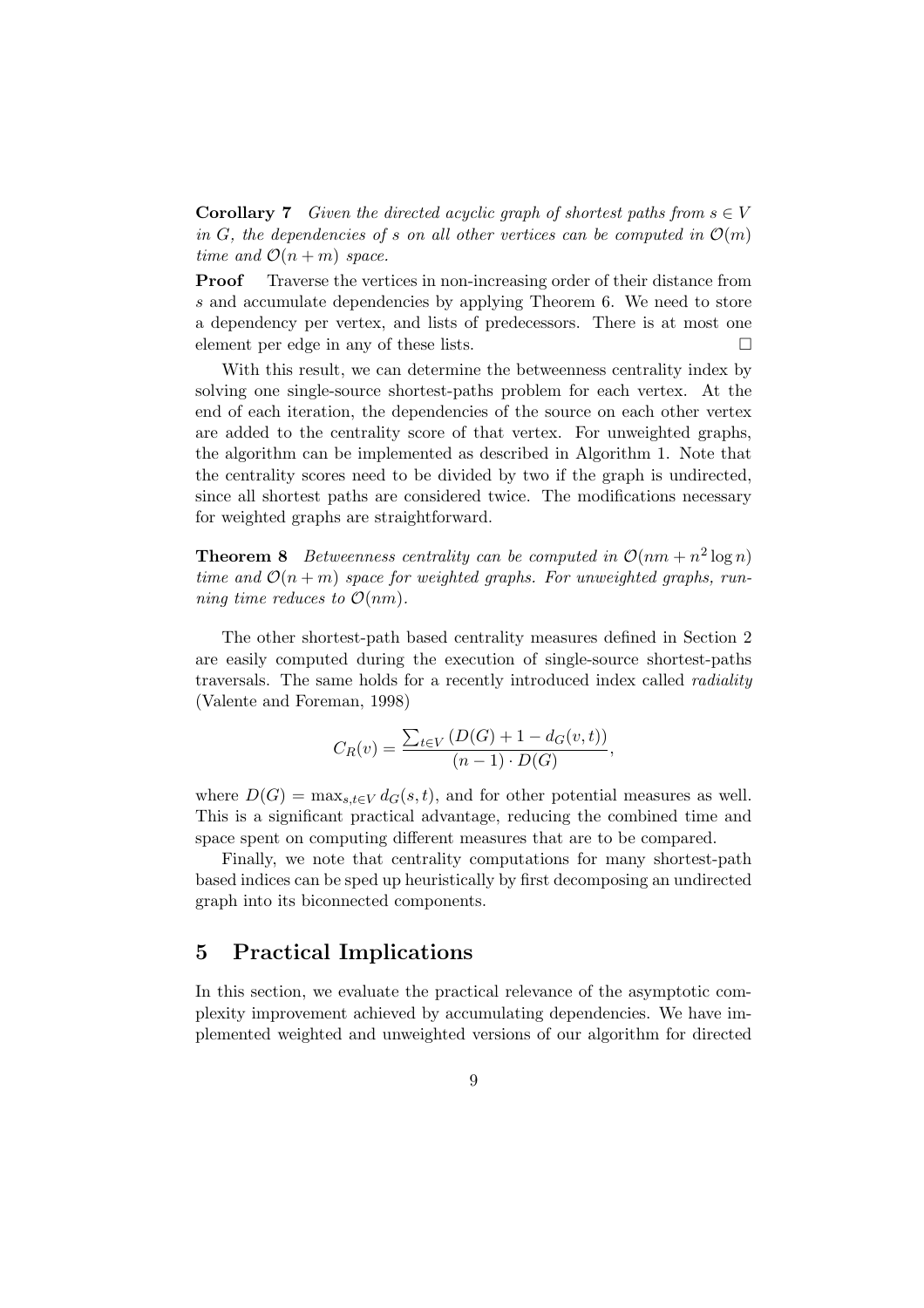Algorithm 1: Betweenness centrality in unweighted graphs

```
\overline{C_B[v] \leftarrow 0}, v \in V;for s \in V do
    S \leftarrow empty stack;
     P[w] \leftarrow \text{empty list}, w \in V;\sigma[t] \leftarrow 0, t \in V; \quad \sigma[s] \leftarrow 1;d[t] \leftarrow -1, t \in V; \quad d[s] \leftarrow 0;Q \leftarrow \text{empty queue};enqueue s \to Q;
    while Q not empty do
         dequeue v \leftarrow Q;
         push v \rightarrow S;
         foreach neighbor w of v do
              // w found for the first time?
              if d[w] < 0 then
                   enqueue w \to Q;
                   d[w] \leftarrow d[v] + 1;end
               // shortest path to w via v?
              if d[w] = d[v] + 1 then
                   \sigma[w] \leftarrow \sigma[w] + \sigma[v];append v \to P[w];
              end
         end
     end
    \delta[v] \leftarrow 0, v \in V;// S returns vertices in order of non-increasing distance from swhile S not empty do
         pop w \leftarrow S;
          for v \in P[w] do \delta[v] \leftarrow \delta[v] + \frac{\sigma[v]}{\sigma(w)}\frac{\sigma[v]}{\sigma[w]} \cdot (1 + \delta[w]);
          if w \neq s then C_B[w] \leftarrow C_B[w] + \delta[w];end
end
```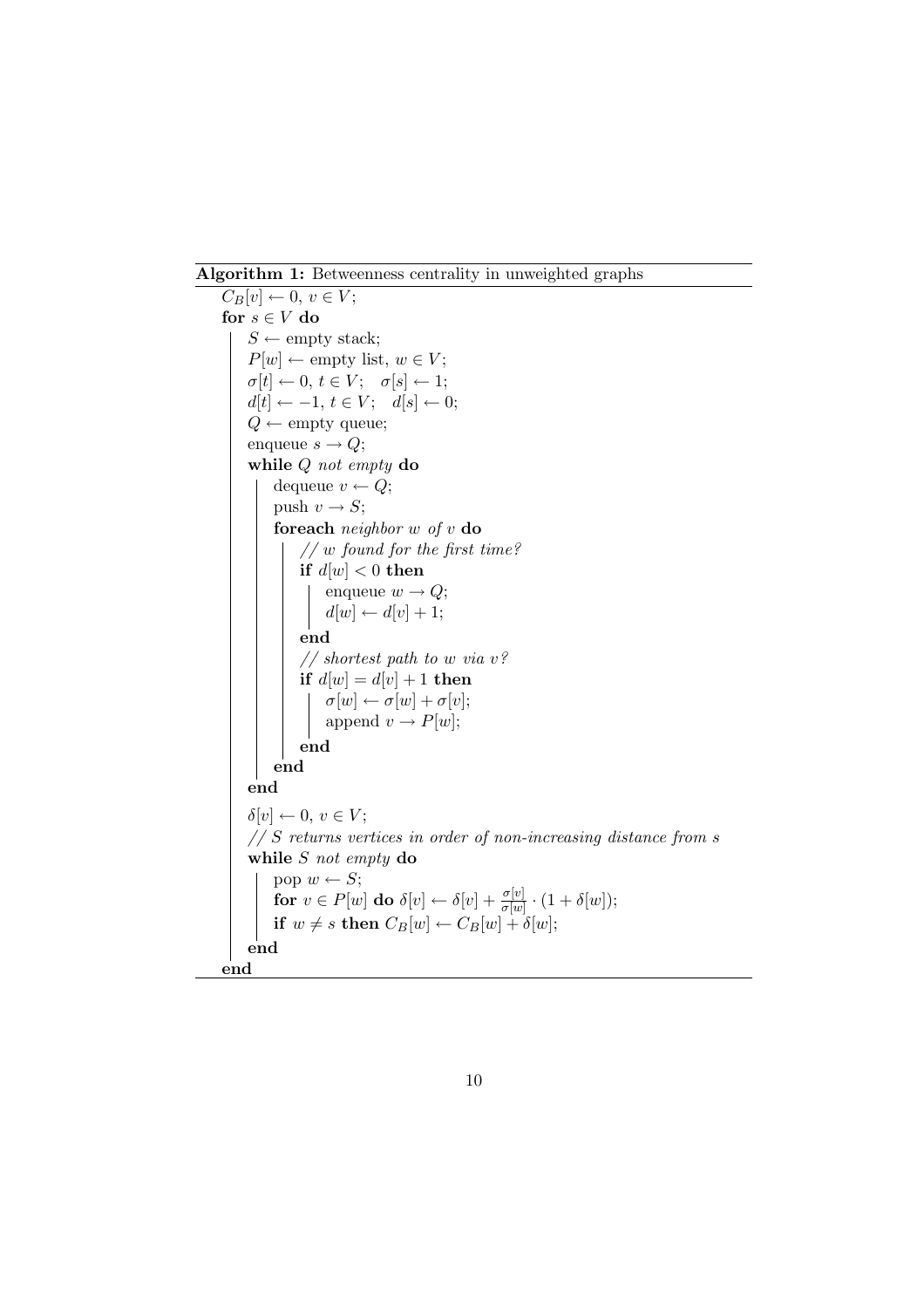and undirected graphs using the Library of Efficient Data Structures and Algorithms (LEDA, see Mehlhorn and N¨aher 1999). Performance is compared with an implementation that uses the same code to determine the length and number of shortest paths between all pairs of vertices, but sums all pairdependencies explicitly. Note that this is at most faster than implementations currently in use. The experiment was performed on a Sun Ultra 10 SparcStation with 440 MHz clock speed and 256 MBytes main memory.



Figure 3: Seconds needed to the compute betweenness centrality index for random undirected, unweighted graphs with 100 to 2000 vertices and densities ranging from 10% to 90%

Figure 3 shows running times for betweenness centrality on 180 random undirected unweighted graphs with 100 to 2000 vertices. For each number of vertices, there are nine graphs with 10% to 90% density (defined as the number of edges divided by  $\frac{n(n-1)}{2}$  $\frac{2^{(l-1)}}{2}$ ). First notice that running times of the standard algorithm vary only slightly, indicating that most of the time is spent on summing pair-dependencies, rather than counting paths. Additional experiments confirmed that the overhead to determine the number of shortest paths in weighted graphs is negligible. As expected, accumulation according to Theorem 6 yields a significant speedup. This is true even for dense graphs, because the  $\mathcal{O}(m)$  bound of Corollary 7 is, at least in general, overly pessimistic for the number of edges on shortest paths from some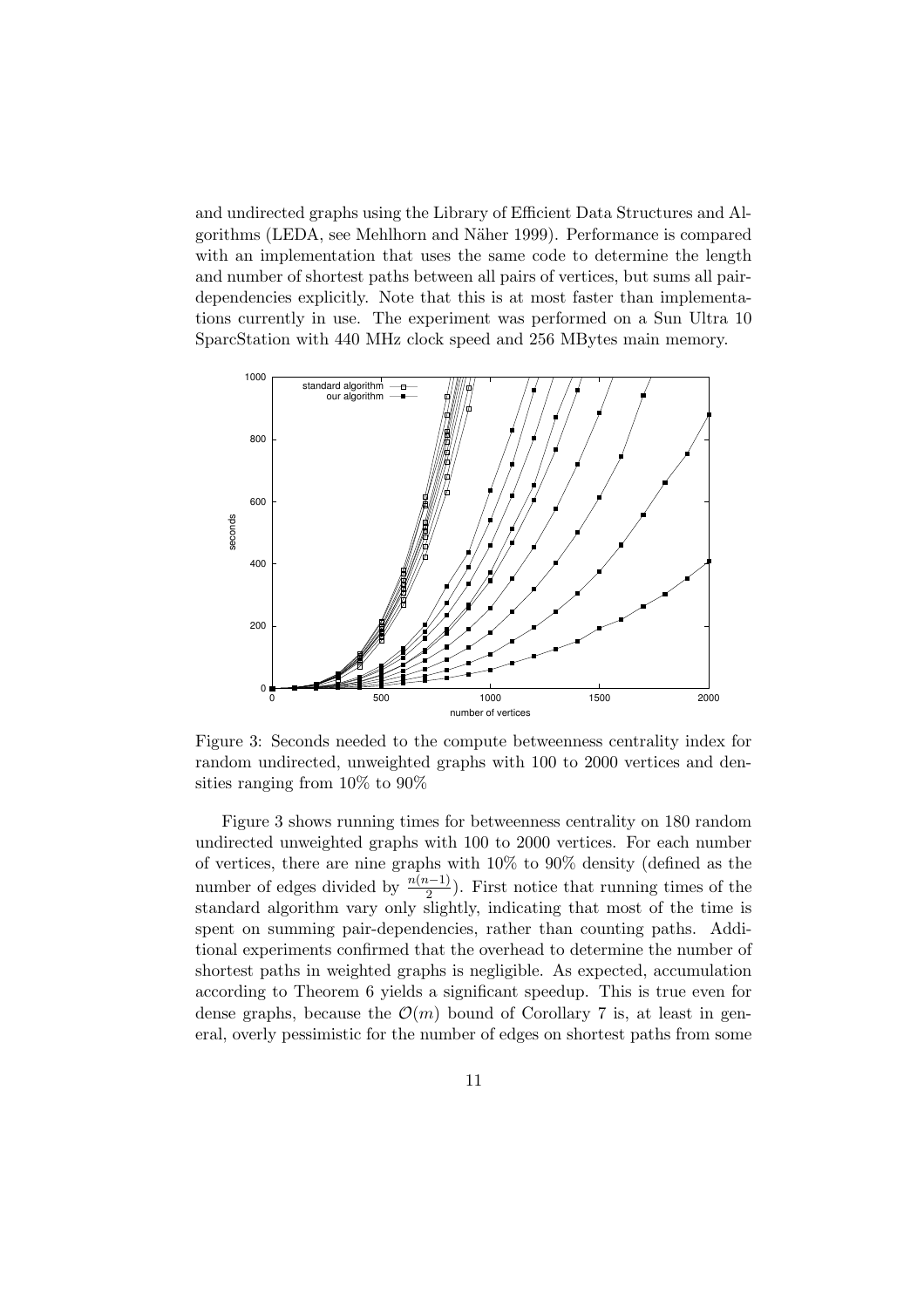source.

Since large instances arising in social network analysis are typically rather sparse, with density well below 10%, the experiment clearly indicates that betweenness centrality can be computed for graphs of significantly larger size by accumulating dependencies instead of summing pairdependencies.

The speed-up was also validated in practice, by analysis of an instance of 4,259 intravenous drug users with 61,693 directed weighted links, originating from  $197,216$  unique contacts.<sup>3</sup> Not only because of running time, but also because of the memory required to store the distance and shortest-paths count matrices, betweenness centrality could not be evaluated for this network to date. The largest subnetwork previously analyzed had 494 actors with 1,774 links (taking 25 minutes on a 200 MHz Pentium Pro PC). Our implementation determined the betweenness centrality index of the whole network in 448 seconds, using less than 8 MBytes of memory.



Figure 4: Seconds needed to the compute betweenness centrality index for random undirected, unweighted graphs with constant average degree 20. The funny jumps are attributed to LEDA internals

Our algorithm has also been implemented in the publically available

<sup>3</sup>Courtesy of Robert Foreman and Thomas Valente of the Epidemiology Data House at Johns Hopkins University. See Valente et al. (1998) for background on the data.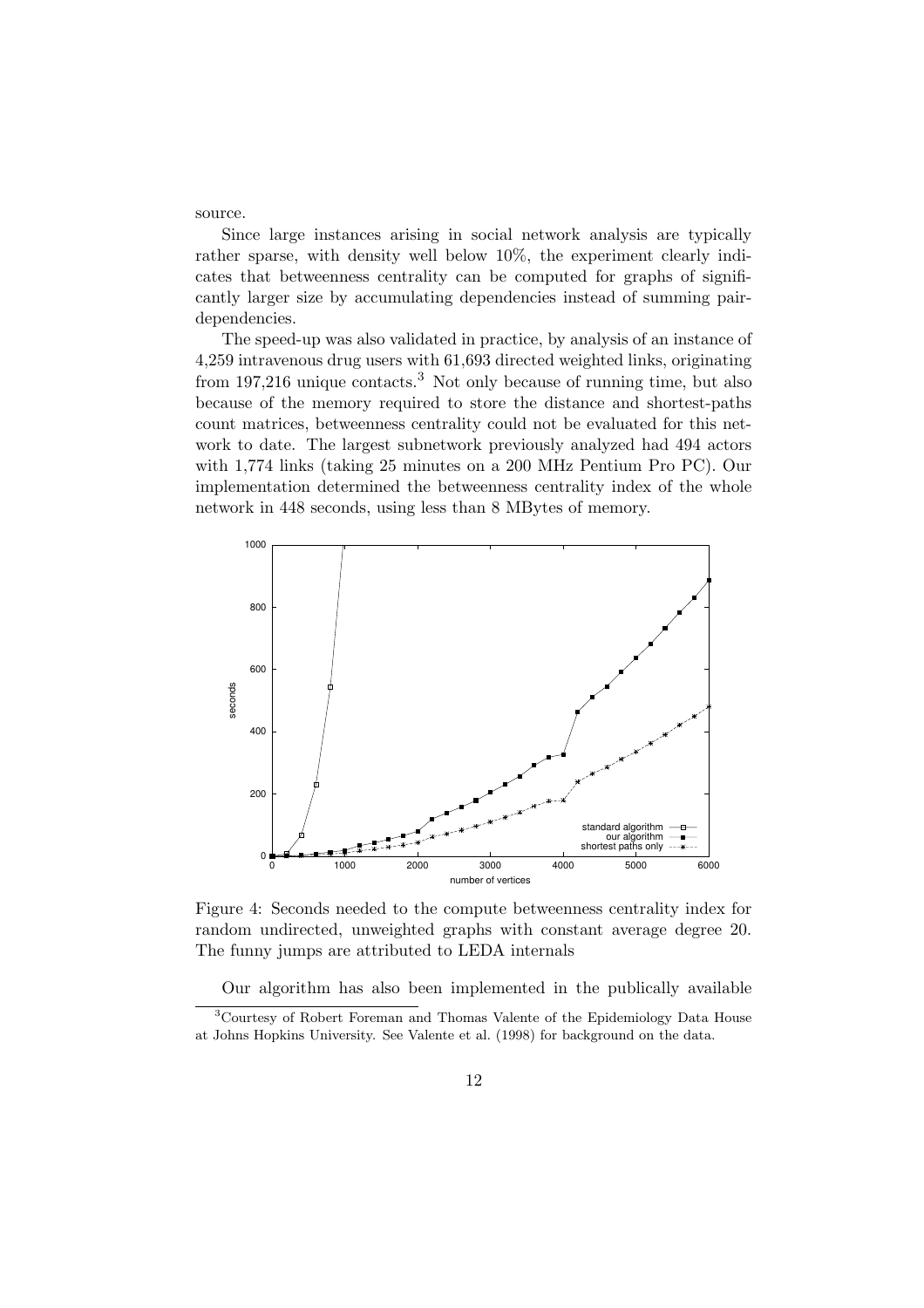network analysis tool Pajek (Batagelj and Mrvar, 1998) and by researchers performing centrality analyses on networks of words extracted from electronic text. For typical instances, they obtained improvements from about 12 hours CPU time on an SGI Medusa workstation to less than five minutes on a Pentium III PC with 450 MHz.<sup>4</sup>

Note that the average sum of in- and outdegrees in this network is less than 29, corresponding to 0.3% density. (Clearly, density tends to zero when the average degree is fixed.) Recent experiments estimate an even lower average outdegree of 7.2 for Web pages (Kleinberg et al., 1999). Figure 4 gives running times for betweenness index calculations on random graphs with a fixed average vertex degree of 20. These results imply that our implementation can compute, e.g., the betweenness centrality index for an extract of more than 10,000 Web pages in less than an hour on standard equipment.

## References

- Aho, A. V., Hopcroft, J. E., and Ullman, J. D. (1974). Data Structures and Algorithms. Addison–Wesley.
- Anthonisse, J. M. (1971). The rush in a directed graph. Technical Report BN 9/71, Stichting Mathematisch Centrum, Amsterdam.
- Batagelj, V. (1994). Semirings for social network analysis. Journal of Mathematical Sociology, 19(1):53–68.
- Batagelj, V. and Mrvar, A. (1998). Pajek Program for large network analysis. Connections,  $21(2):47-57$ . Project home page at  $http://vlado.$ fmf.uni-lj.si/pub/networks/pajek/.
- Bavelas, A. (1948). A mathematical model for group structure. Human Organizations, 7:16–30.
- Bharat, K. and Henzinger, M. R. (1998). Improved algorithms for topic distillation in a hyperlinked environment. In Proceedings of the 21st Annual International ACM SIGIR Conference on Research and Development in Information Retrieval, pages 104–111.

<sup>4</sup>As reported by Steven Corman, Department of Communication, Arizona State University, April 2000.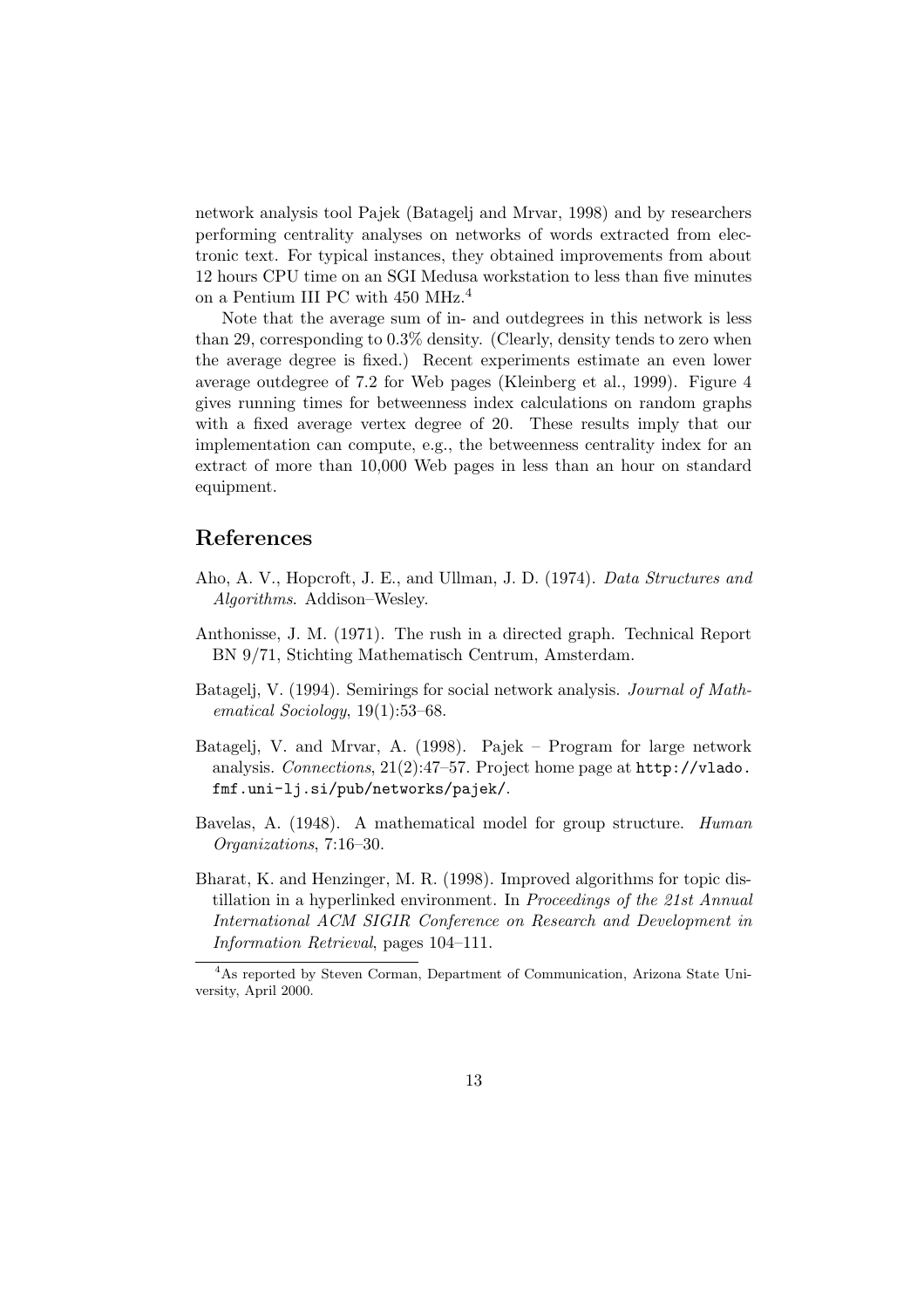- Brin, S., Motwani, R., Page, L., and Winograd, T. (1998). What can you do with a web in your pocket? IEEE Bulletin of the Technical Committee on Data Engineering, 21(2):37–47.
- Cormen, T. H., Leiserson, C. E., and Rivest, R. L. (1990). Introduction to Algorithms. MIT Press.
- Everett, M. G., Borgatti, S. P., and Krackhardt, D. (1999). Ego-network betweenness. Paper presented at the 19th International Conference on Social Network Analysis (Sunbelt XIX), Charleston, South Carolina.
- Fredman, M. L. and Tarjan, R. E. (1987). Fibonacci heaps and their uses in improved network optimization algorithms. Journal of the Association for Computing Machinery, 34(3):596–615.
- Freeman, L. C. (1977). A set of measures of centrality based on betweenness. Sociometry, 40:35–41.
- Freeman, L. C. (1979). Centrality in social networks: Conceptual clarification. Social Networks, 1:215–239.
- Freeman, L. C. (1980). The gatekeeper, pair-dependency and structural centrality. Quality and Quantity, 14:585–592.
- Friedkin, N. E. (1991). Theoretical foundations for centrality measures. American Journal of Sociology, 96(6):1478–1504.
- Hage, P. and Harary, F. (1995). Eccentricity and centrality in networks. Social Networks, 17:57–63.
- Harary, F., Norman, R. Z., and Cartwright, D. (1965). Structural Models: An Introduction to the Theory of Directed Graphs. John Wiley & Sons.
- Kleinberg, J. M. (1999). Authoritative sources in a hyperlinked environment. Journal of the Association for Computing Machinery, 46(5):604–632.
- Kleinberg, J. M., Kumar, R., Raghavan, P., Rajagopalan, S., and Tomkins, A. S. (1999). The Web as a graph: Measurements, models, and methods. In Asano, T., Imai, H., Lee, D. T., Nakano, S., and Tokuyama, T., editors, Proceedings of the 5th International Conference on Computing and Combinatorics (COCOON '99), volume 1627 of Lecture Notes in Computer Science, pages 1–17. Springer.